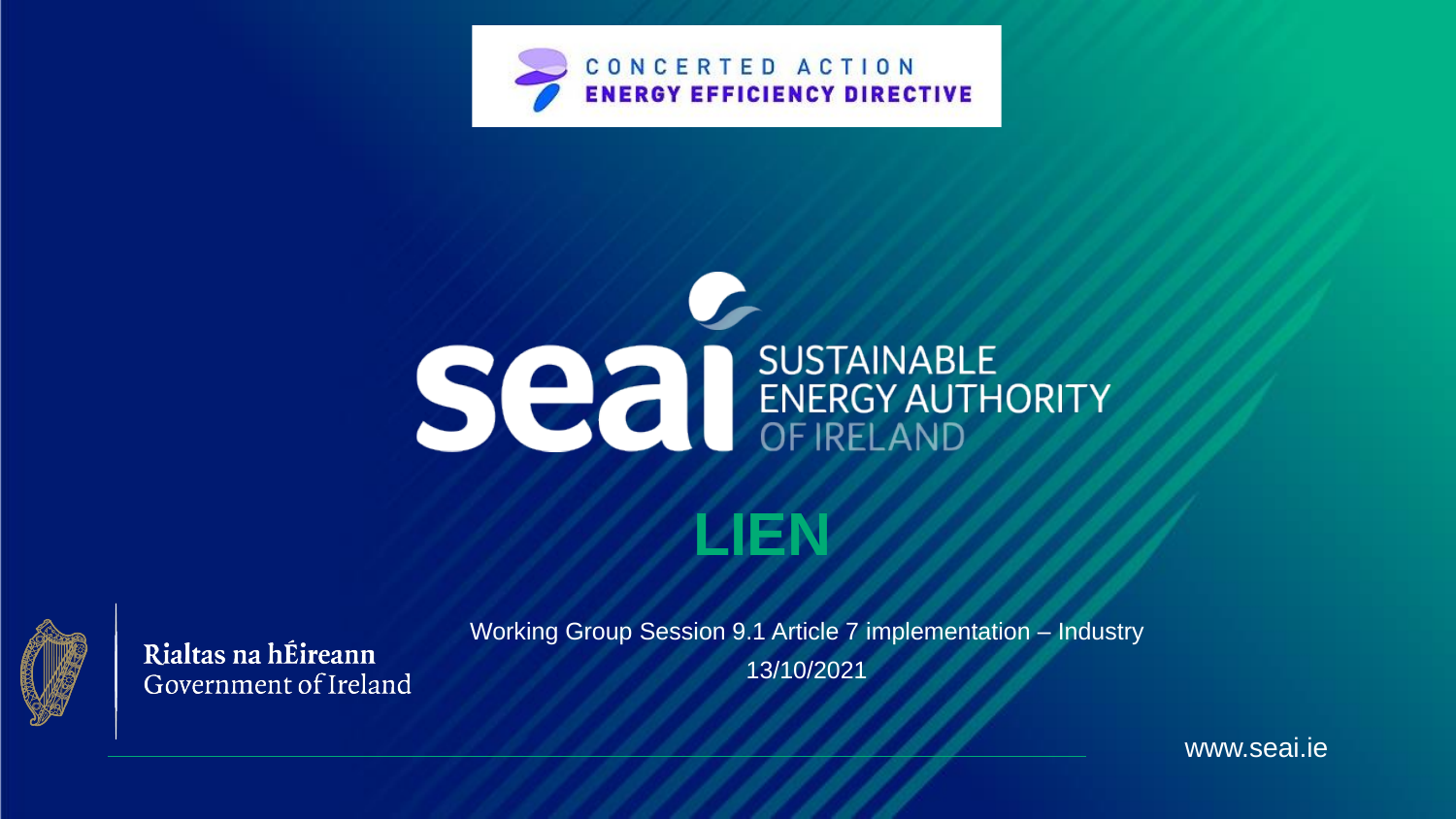# Ireland – Article 7

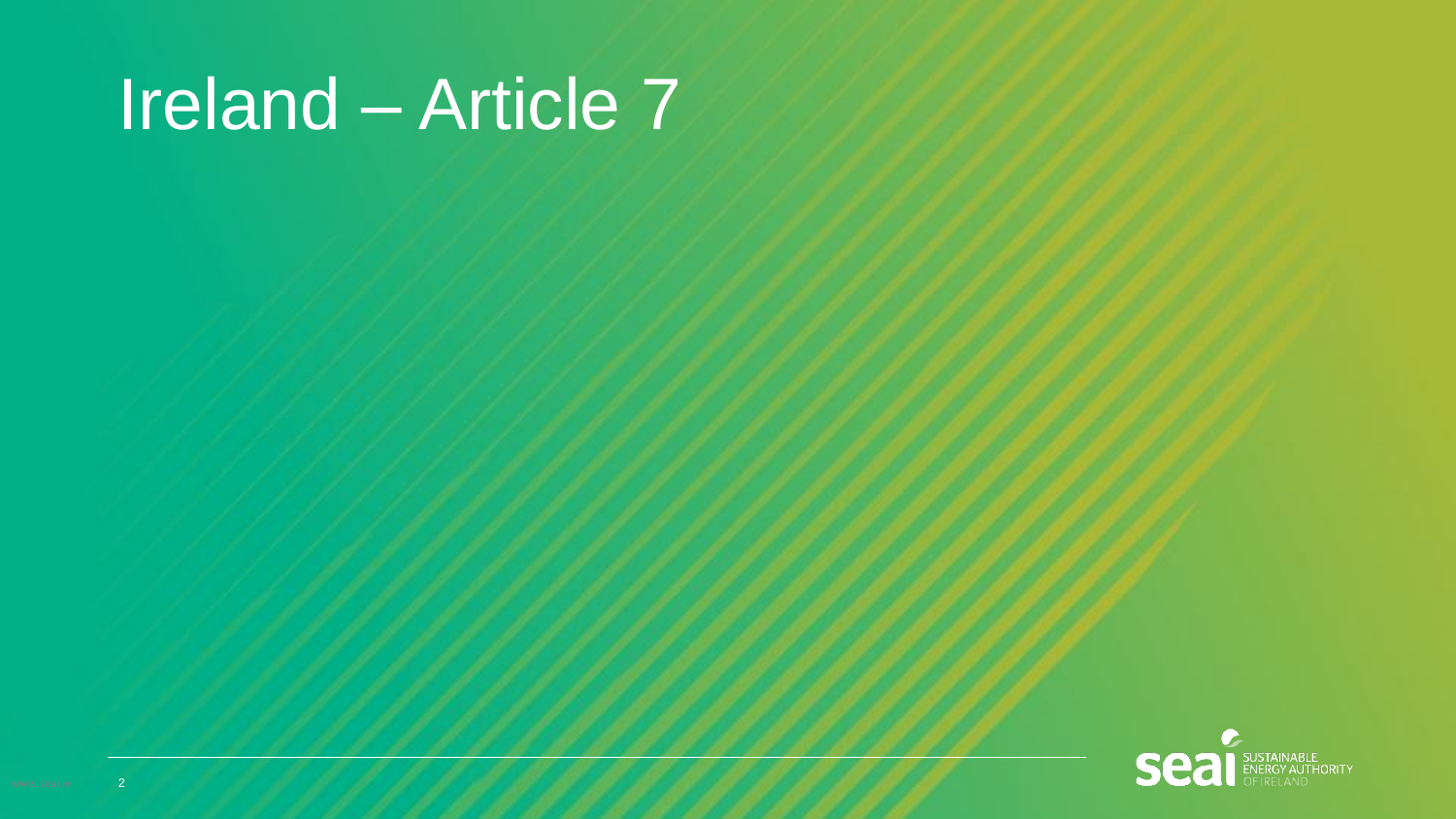#### Sustainable Energy Authority of Ireland



- Help Ireland move towards a cleaner energy future
- This requires generating clean energy, and using less of it
- Work with households, businesses, communities and the public sector to enable them to become more energy efficient
- Offer a range of programs to support business decarbonisation

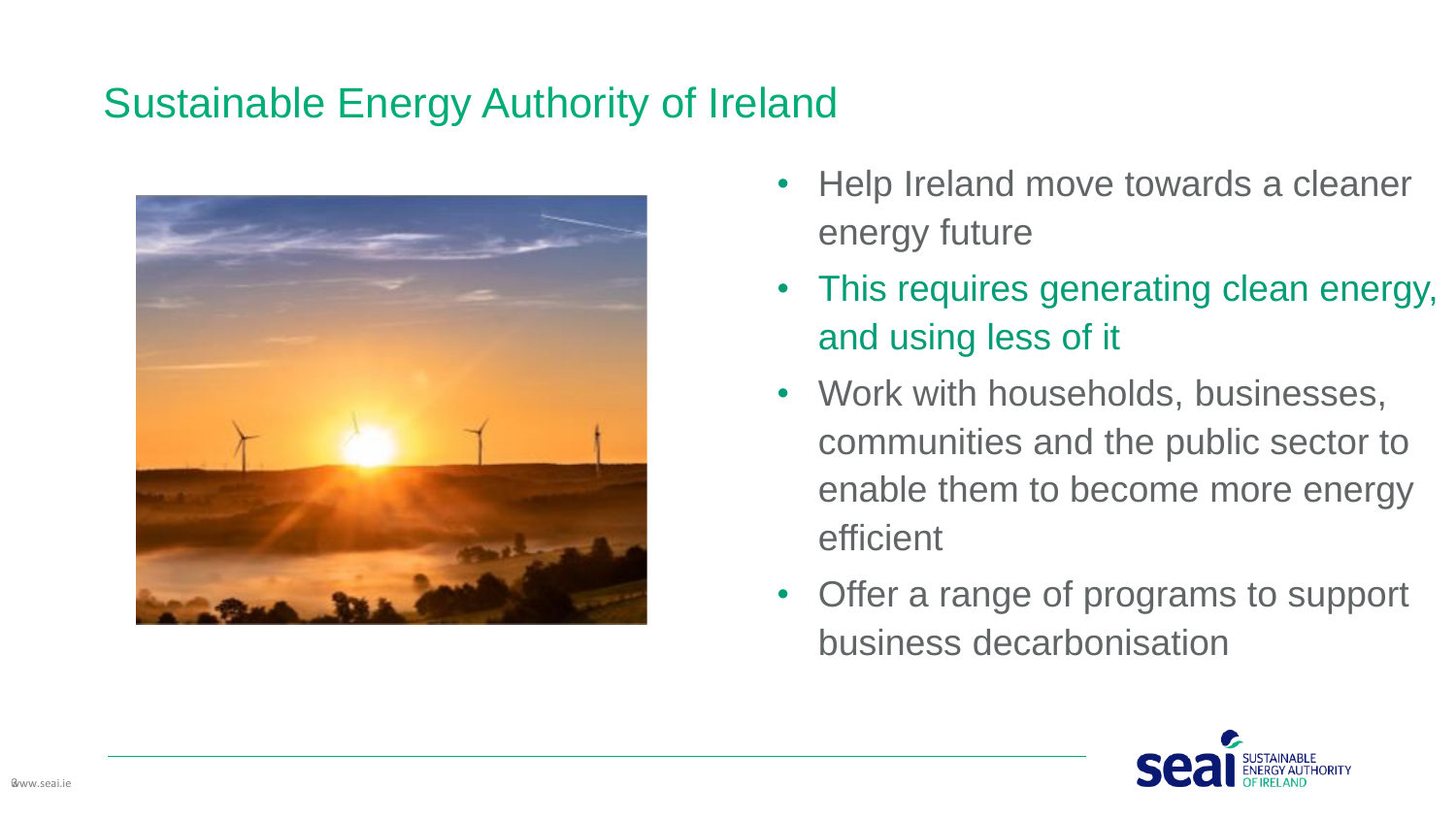#### Article 7 Target under EED

- Ireland's 2030 Article 7 cumulative target equates to 60,707 GWh (Final energy)
- Ireland has adopted alternative measures approach which includes a supplier obligation.
- A proportion of the target is allocated to regulatory measures and other national efficiency programmes (Alternative measures)
- ~ 40% (24,283 GWh) allocated to Alternative Measures
- The balance is then allocated as a target to the Obligated Parties
- The EEO target is further split into energy poor, residential and nonresidential sub targets.
- <https://www.gov.ie/en/consultation/11050-public-consultation-on-the-energy-efficiency-obligation-scheme-eeos/>

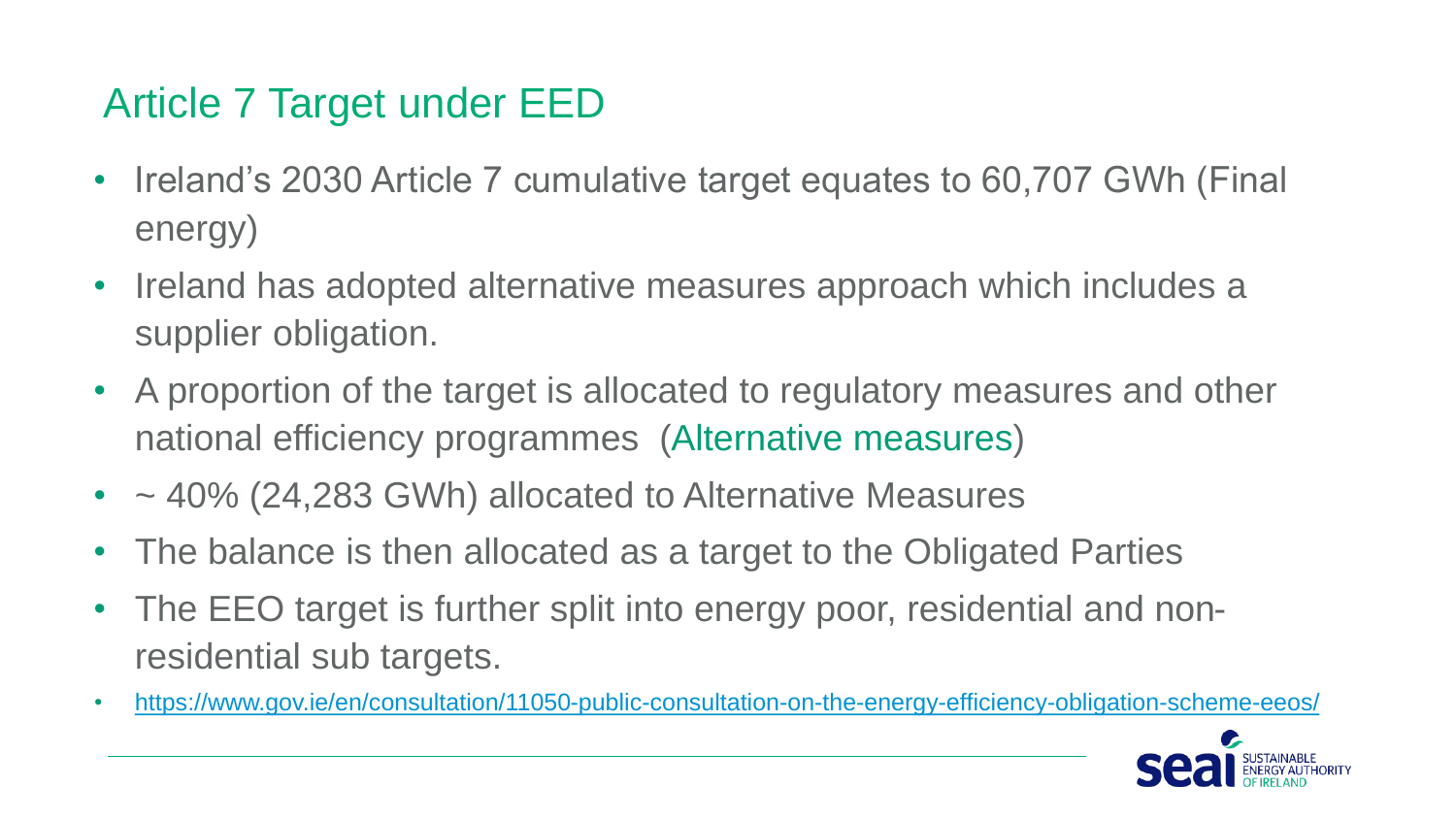# Notified Alternative Measures (2020 scheme)

- SME Programme
- Large Industry Energy Network
- Accelerated Capital Allowances
- Building Regulations
	- New Dwellings (2008, 2011, 2015)
	- New Buildings other than Dwellings (2014)
- Efficient Boiler Replacement
- Smart Meters
- VRT / Motor Tax
- Other Policy Measures (e.g. SEAI domestic grants)

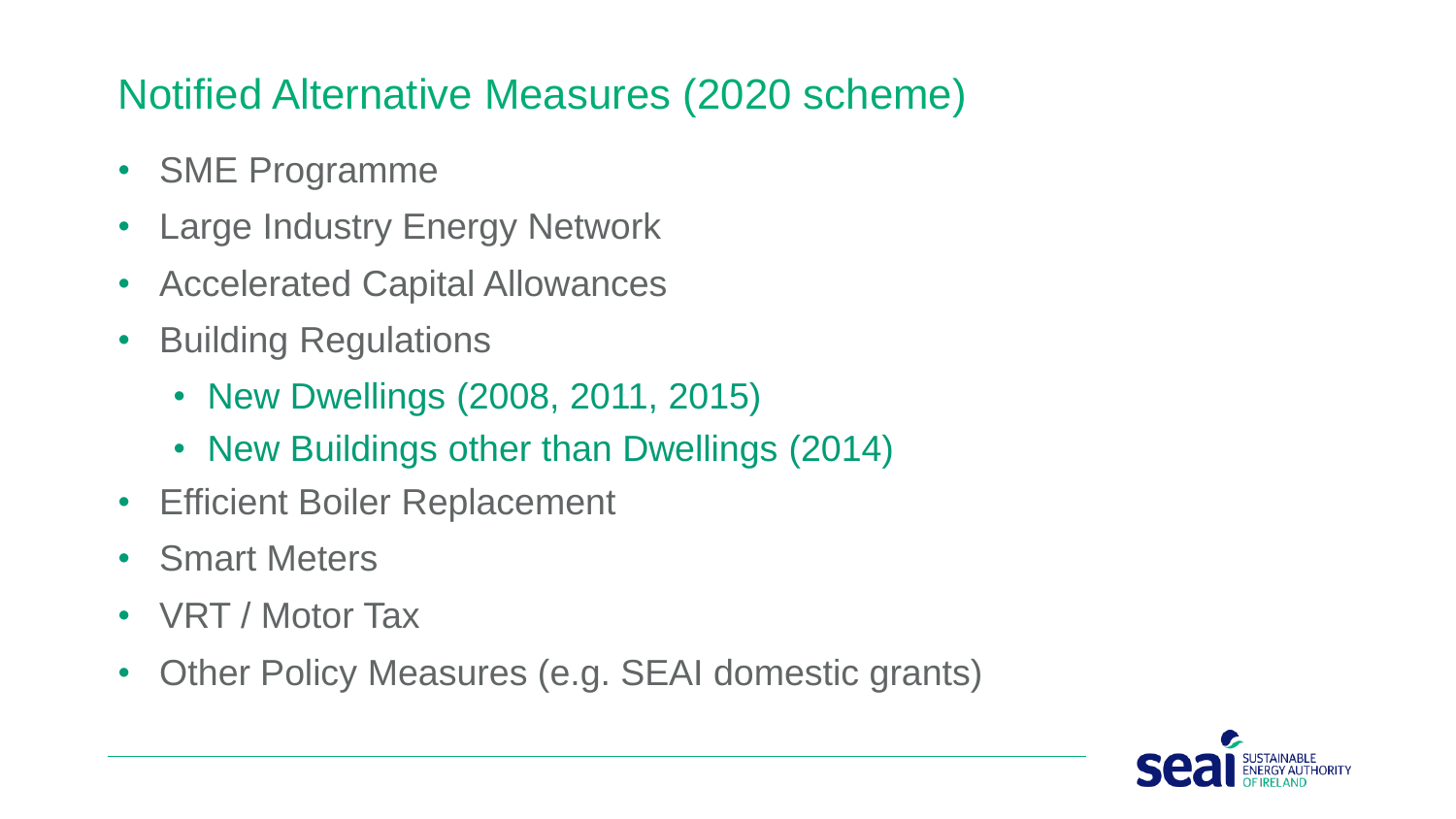# Notified Alternative Measures (2030 scheme)

- **SME Programme / Large Industry Energy Network**
- **Public Sector Programme**
- Accelerated Capital Allowances
- Building Regulations
	- New Dwellings (2008, 2011, 2015)
	- New Buildings other than Dwellings (2014)
- Efficient Boiler Replacement
- Smart Meters
- VRT / Motor Tax
- Other Policy Measures (e.g. **SEAI domestic grants**)
- **Carbon Tax**

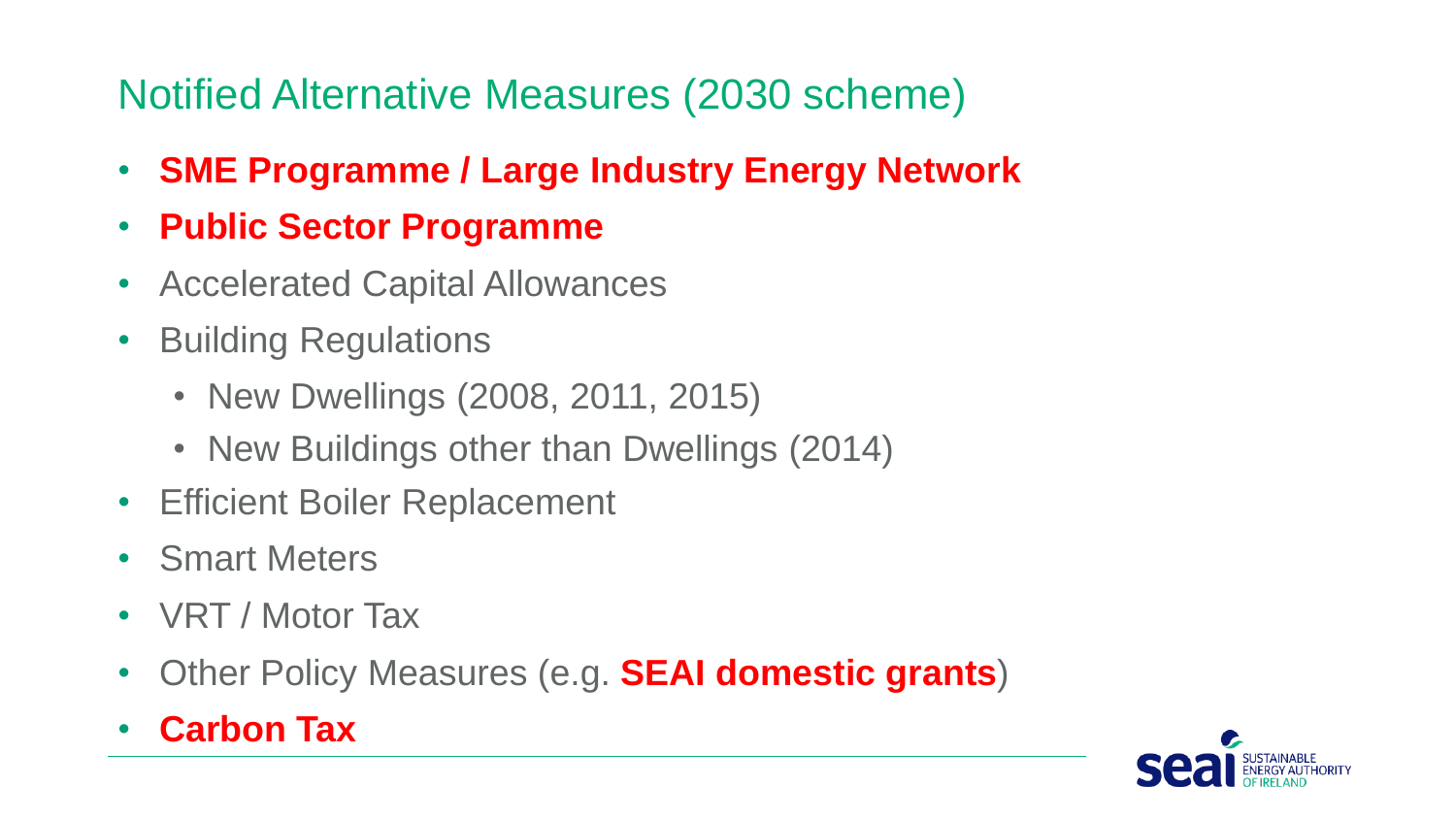# Large Industry Energy Network

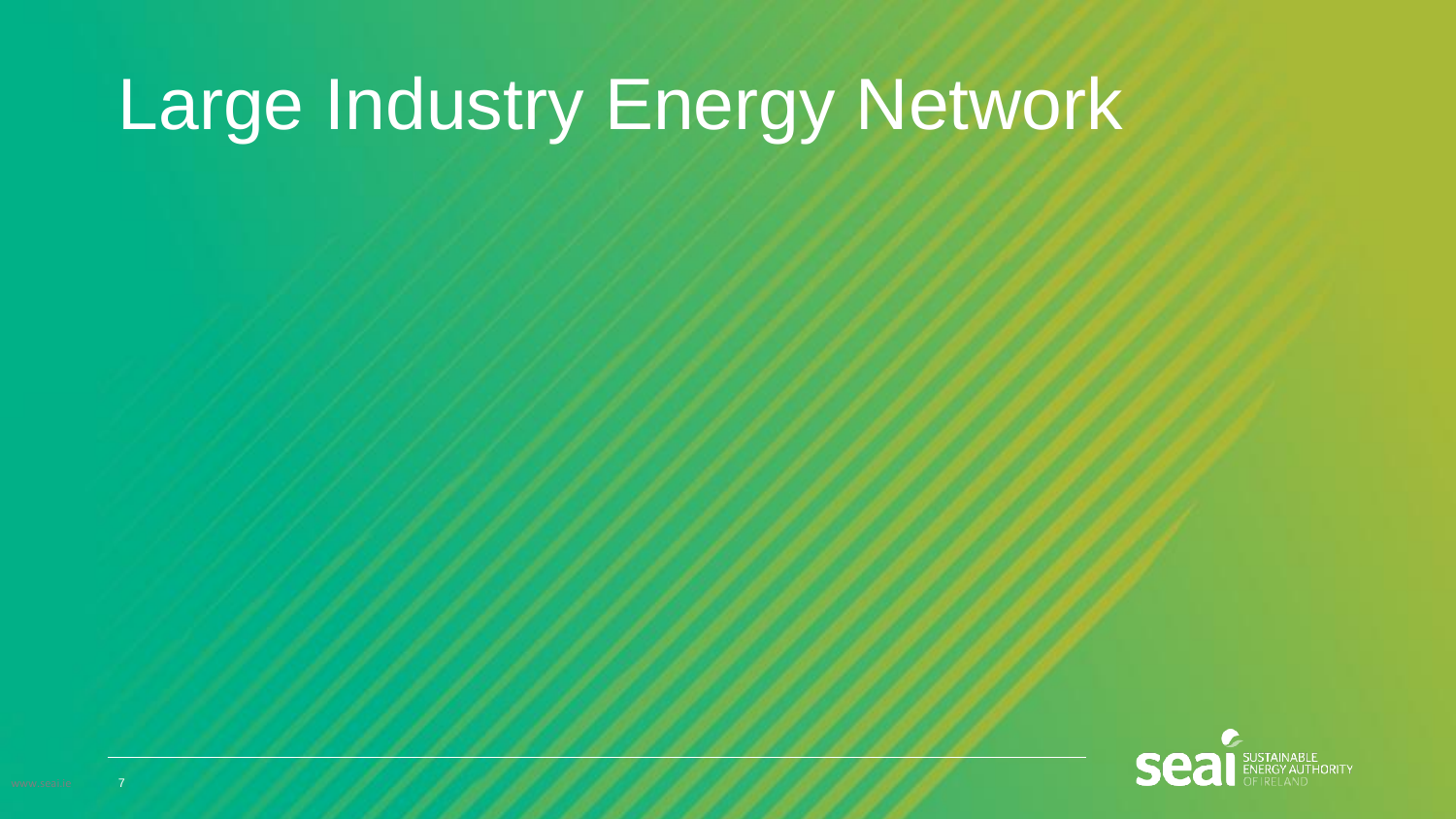細図

199 of Ireland's largest energy users are members of LIEN



140,000

people are employed by **Network members** 



21%

of Ireland's total primary energy requirement is accounted for by LIEN members

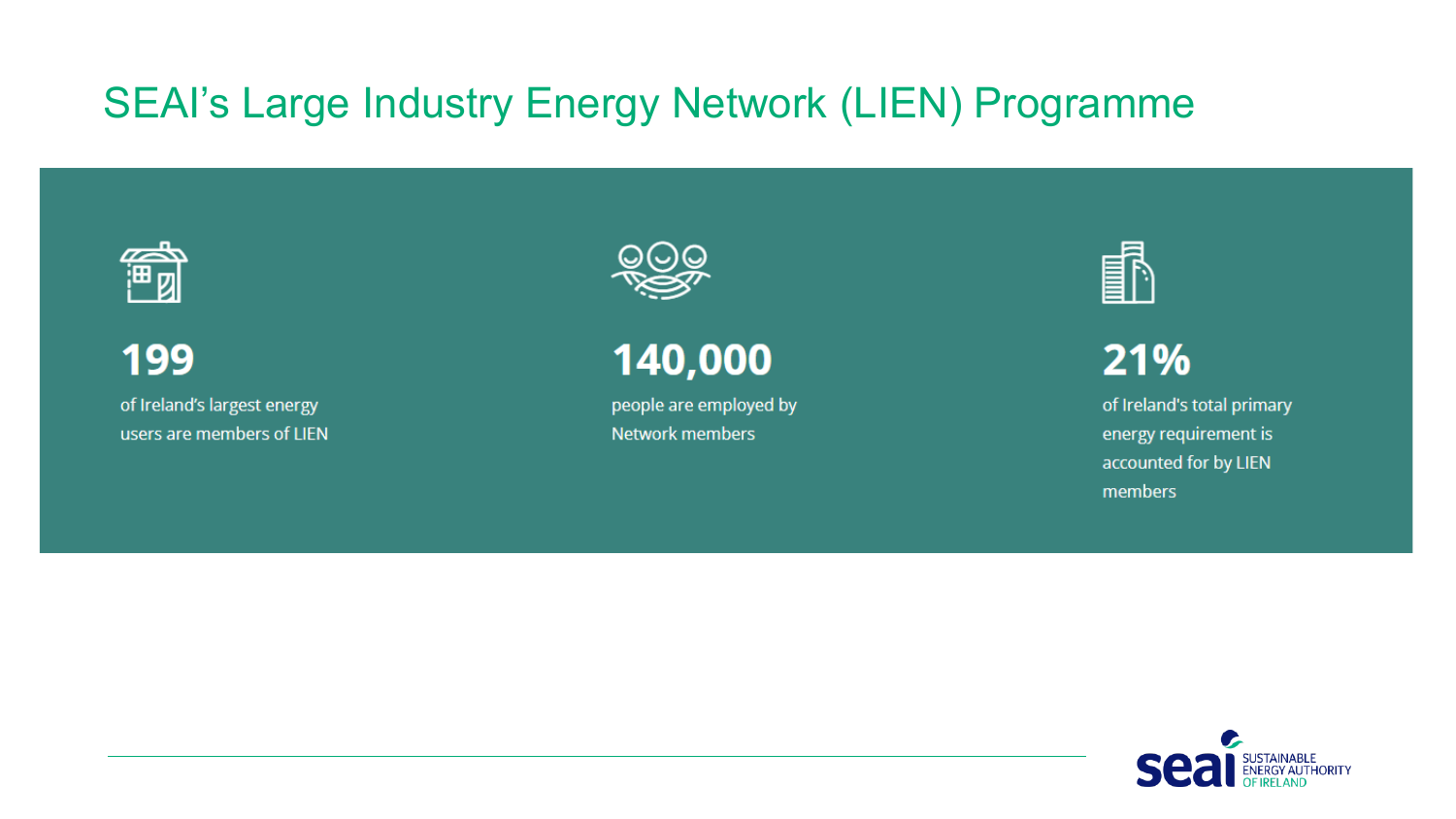:⊞ ற

**202**of Ireland's largest energy users are members of LIEN



140,000

people are employed by **Network members** 



21%

of Ireland's total primary energy requirement is accounted for by LIEN members

- Energy demand (TPER) of 36,600 GWh in 2019,
- estimated energy spend of €1.3 billion.

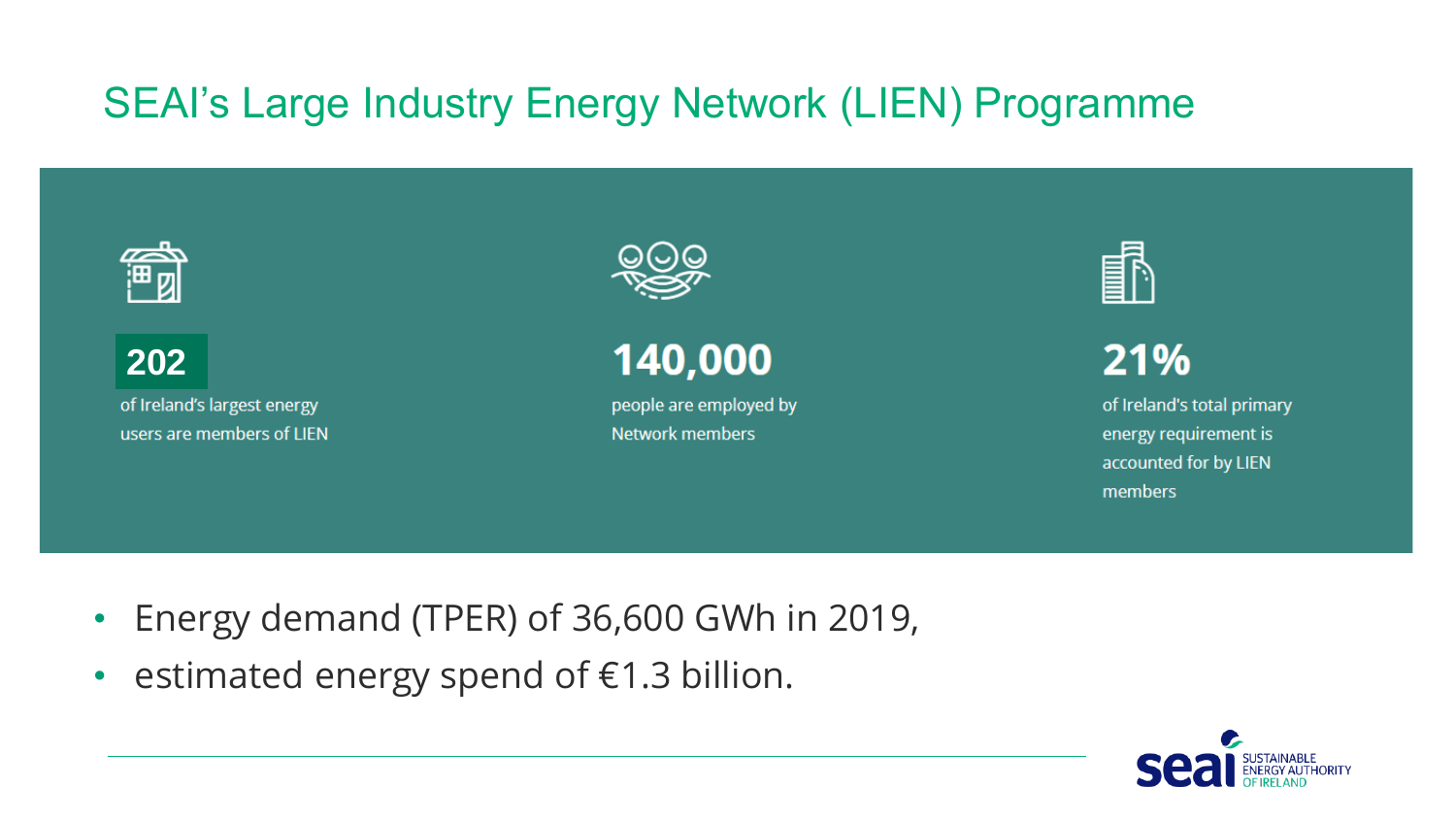- 202 members from across industry, mostly pharma, food and electronics clients.
- Companies with
	- $\sim \epsilon$ 1 million energy spend p.a. AND/OR Certified / Pursuing ISO 50001 Energy Management Standard
- Compliance with the EU Energy Efficiency Directive (mandatory audits)

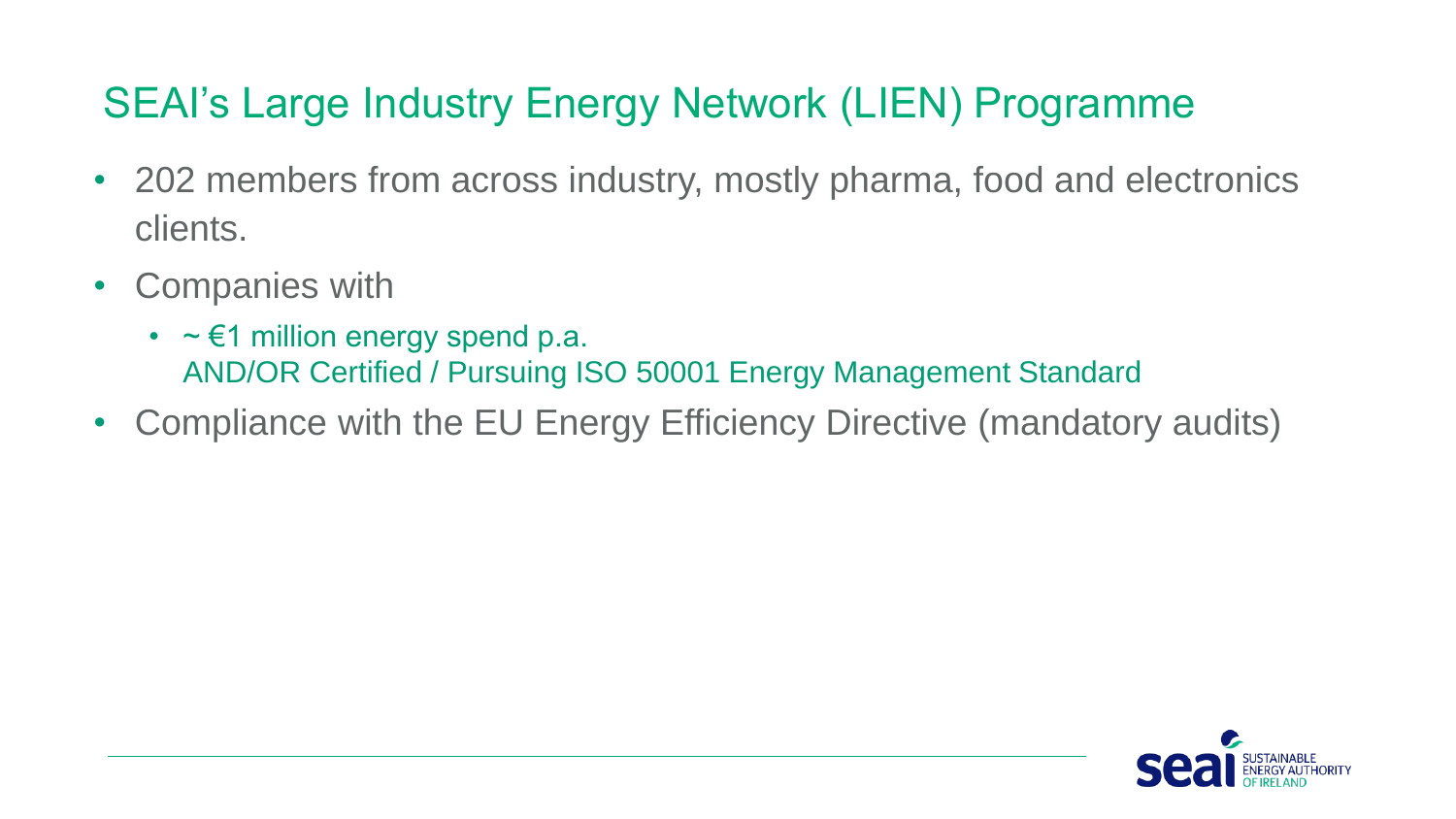- Commitments to be fulfilled by LIEN members:
	- Senior management commitment.
	- Commit resources
	- Develop and implement an energy management programme and action plan
	- Set and review energy targets
	- Report annually on energy performance
	- Foster staff engagement and participation
	- Willing to collaborate and share lessons learned to enhance energy performance

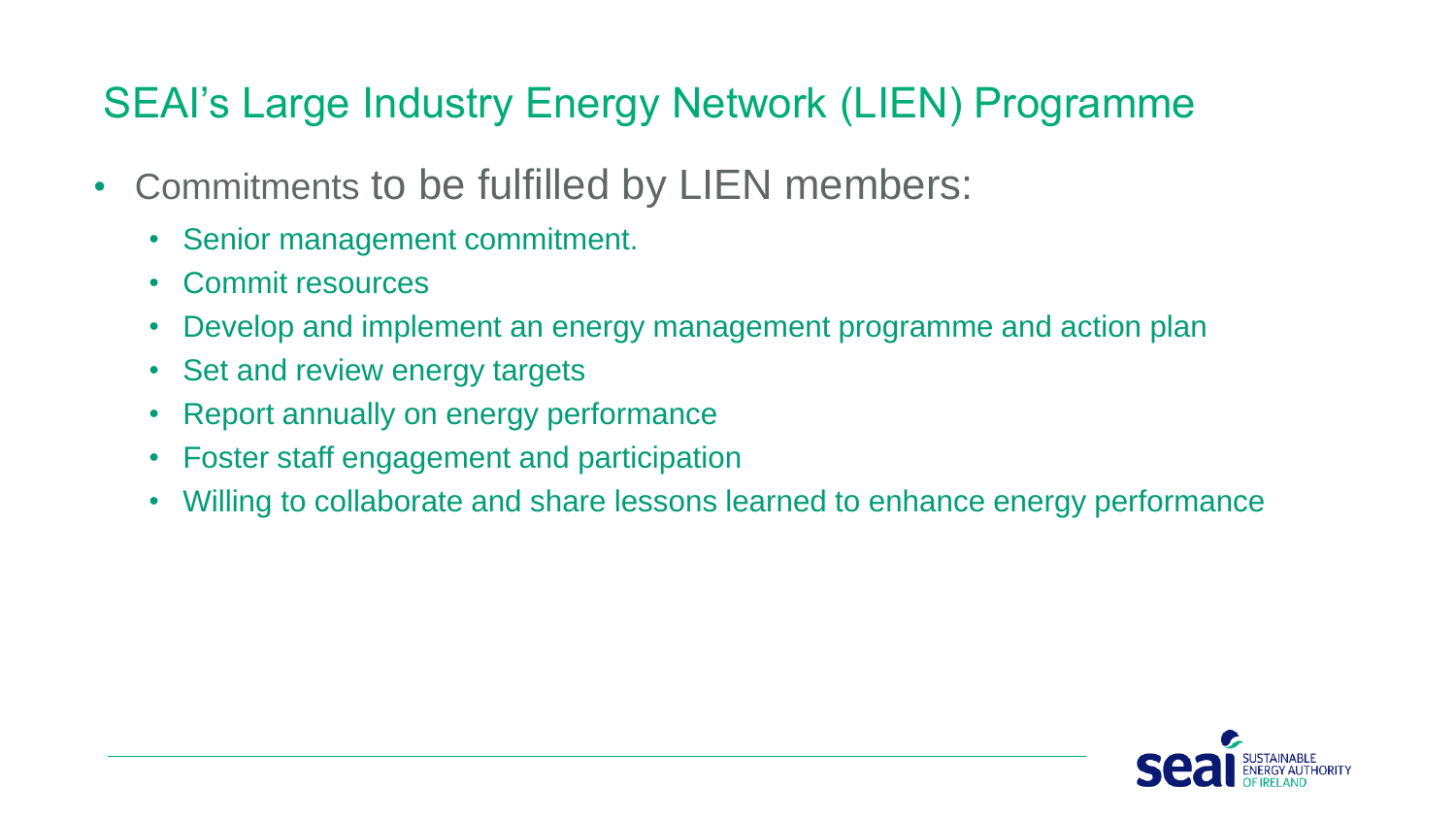#### Supports for LIEN Members

- Relationship Manager Ongoing mentoring support and advice from SEAI expert advisor
- Support to ISO 50001: Energy Management Standard certification
	- Energy Action Plan development
	- Gap Analysis
- Training: Energy Management, Monitoring and Reporting, Energy Performance Indices.

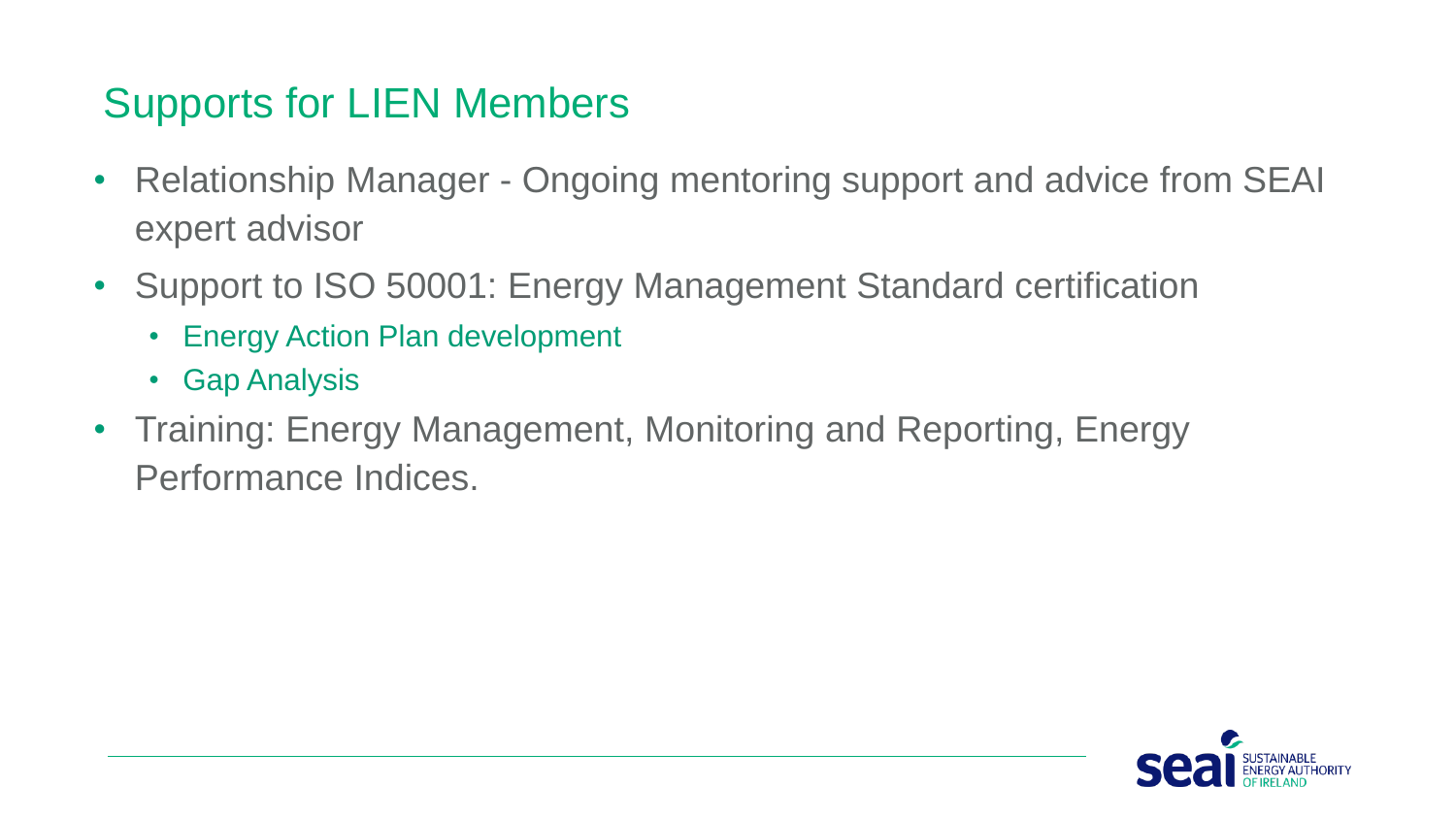#### Supports for LIEN Members

- Special Working Groups co-create solutions
	- Facilitated by SEAI industry experts
	- Members share experiences on specific themes energy efficient design, technologies, process improvements, utilities etc.
	- Develop best practice guidance
	- Outputs may be new tools/methodologies, operational control strategies, project demonstrations
	- Topics covered: Clean rooms, HVAC, Steam, Compressed air, Refrigeration, Future Fuels, Digital Energy Management
- Study tours, workshops, training and networking sectoral approaches

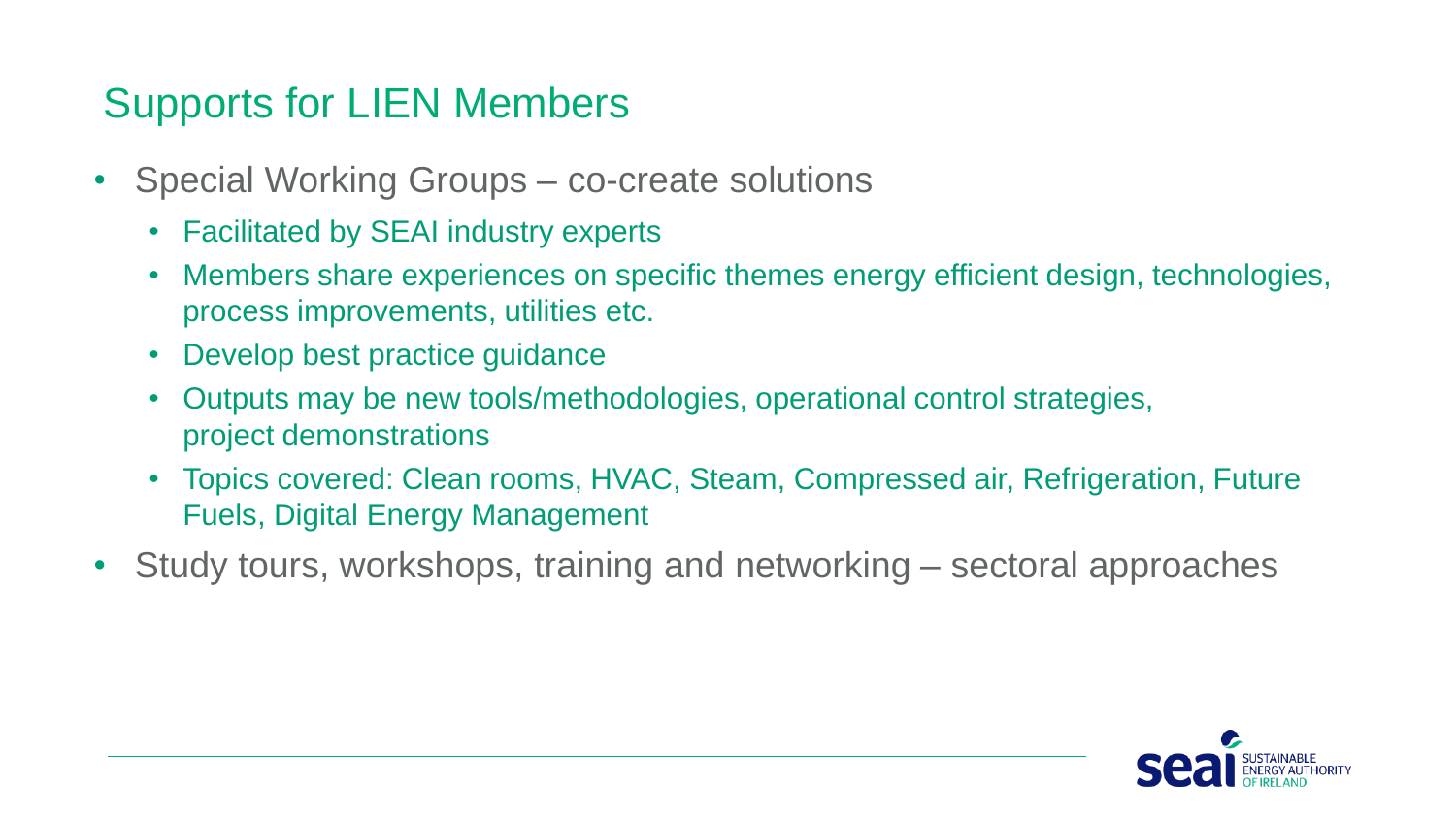#### Contribution towards Alternative Measures

- Annual Bottom up survey of energy use
- EnPI based energy performance tracking.
	- Savings rate achieved by participant companies based on energy intensity and output together with reported details of energy efficiency improvement measures to date.
- Reporting of projects on annual basis
- Audit on reported project data
- 29%\* of energy savings are reported as Alternative Measures in annual reporting

\*29% based on a 2015 study which developed a Paasche index to project future programmatic savings.

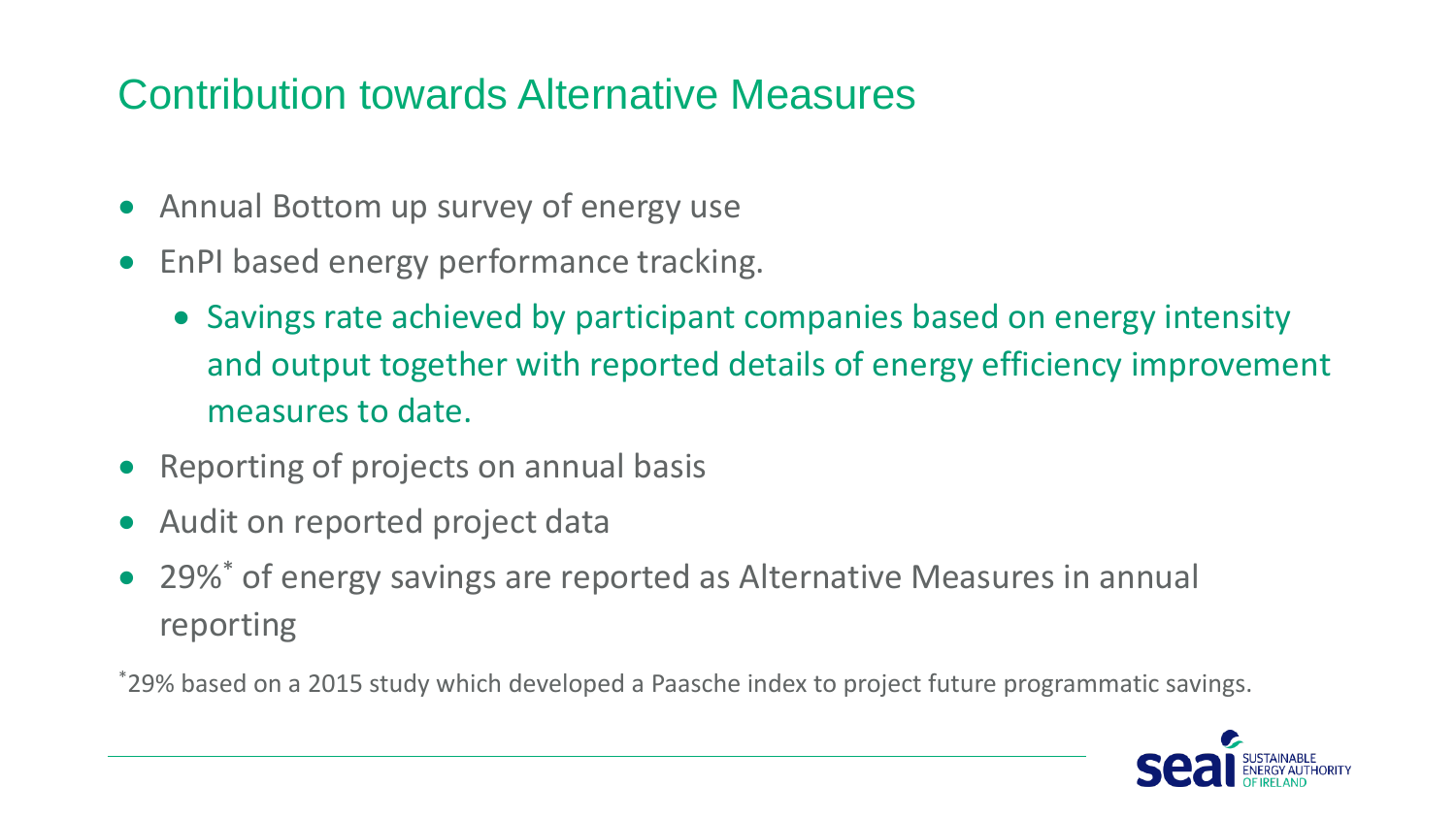### LIEN Savings and EEOS interaction

- Annual savings reported by LIEN members between **1,300** to **1,400** GWh
- ~**390** GWh / yr reported against **NECP**.
- Under EEOS, Obligated Parties are encouraged to work with LIEN members
- They provide financial assistance and / or technical support
- Through M&V they substantiate the wider LIEN savings.

Savings reported under Article 7:

Obligated Party supported projects reported against EEOS

Difference reported against Alternative Measures.

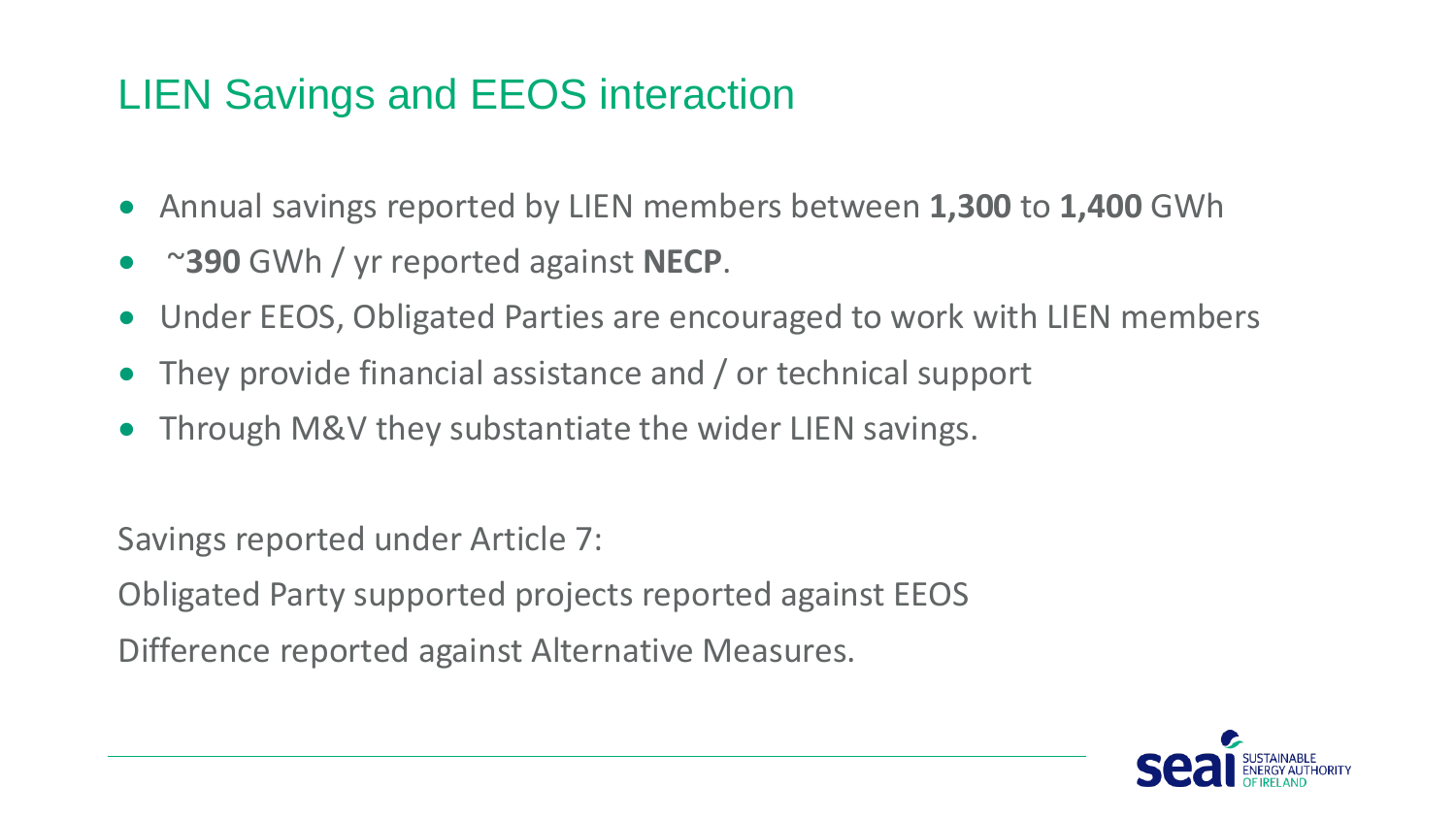#### LIEN - future

- Transition to using Public Sector M&R system for LIEN Reporting
- Expectation of LIEN reporting being a method for mandatory emissions reporting
- EnPI based energy performance tracking.
- Absolute energy related emissions reporting reported publicly on a normalised basis.
- Improved project data collection
- Sampling of statistically significant percentage of LIEN members via data analysis, interview and survey to validate savings attributable to network and advisory support